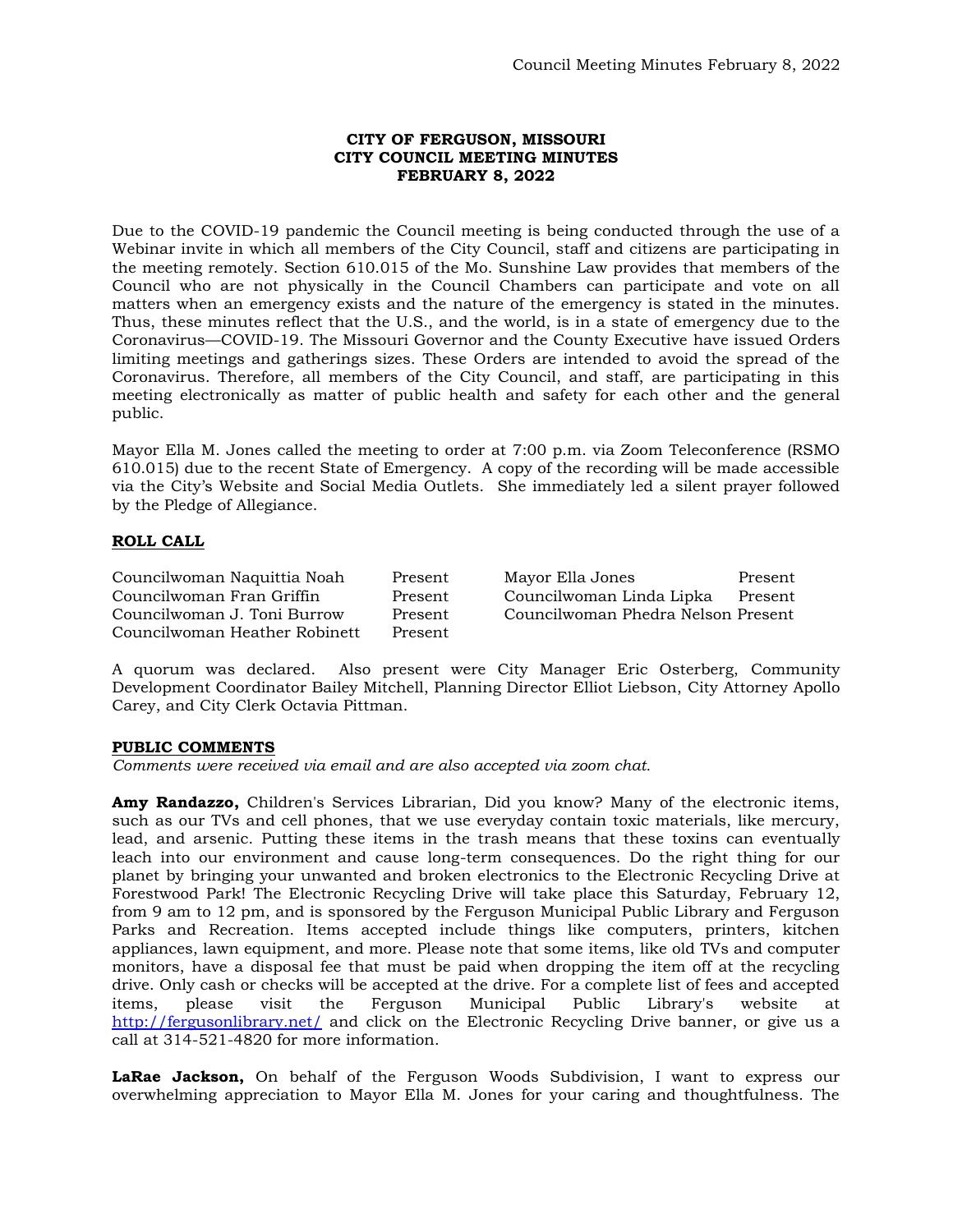positive impact you've had on the City of Ferguson continues to encourage our shine beyond our borders, the latest of which was expressed as a direct result of your relationship with Council Woman Nelson and our local Home Depot store #3013 and their generous gift of totes filled with safety and cleaning supplies to each family within the Ferguson Woods Subdivision. This gift of kindness during these stressful days filled with confusion and uncertainty will perpetuate generosities and confidences in our reunification and desires to maintain and put communities first. She also stated On behalf of the Ferguson Woods Subdivision, I want to express our heartfelt appreciation to Council Woman Ms. Phedra Nelson and Cust .Exp .Mgr. Ms. Danielle Zamarripa for the thoughtfulness you've shown to the Ferguson Woods families through the donations of totes containing safety and health care items. Your gift of kindness during these stressful days filled with confusion and uncertainty have blessed and restored confidences in our desires to put communities first.

**Annette Jenkins,** Good evening Council. Since it is Black History Month, Let me educate you on Black History, and people that have made a difference in the world. After listening to the council meeting on January the 25th 2021. There are reasons that we need educate our young people About the History of the world, Educate, experience are the best of teaching. Questing what are the Functions of the council what is the reputation of the council, how should they represent the people. Thank you for your time as a concerned citizen Elder AJ. She also added comments in response to complaints of the election process at the last meeting.

**Erica Brooks,** Hello City and Citizens of Ferguson, Previously, I have asked for information on what concerns and issues will the city of FERGUSON deems most important to be funding will the American Rescue Plan Act funding? In addition, I asked what did my city council members, Heather Robinette and Toni Burrow submit to be of importance for Ward-2? Also, I asked will previous projects that were not able to be funded by federal, state or local grants and/or taxes be first to be considered before our, the community's suggestions? The City has yet to answer any of my questions. When must all the projects to be funded by the ARPA funding be submitted to the government? Secondly, have the City of Ferguson been assess the socioeconomic effect of the Via Metro STL vs access to Metro Bus Route #79 on the west side of Ferguson since Bus route #61 and #74 are still servicing the East side of Ferguson after 7:38pm. I would be interested in know that. How is redistricting going? There is a MO House Hearing on Wednesday, February 9, 2022 about the election and the Election Officials @12pm. You may submitted testimonials online as well

<https://house.mo.gov/CommitteesMobile.aspx?year=2022&code=R%20&cluster=true&committee=2673>

<https://house.mo.gov/WitnessForm/Default.aspx?noticeid=6565>

**Alan Mueller,** During the 25 January council meeting, Councilor Lipka indicated that the City's ordinances do not provide any workable means for enforcing the timely filing of financial statements from candidates running for political office. I have found provisions for the enforcement of financial filings in Missouri State Statute 105.492 -2. Per this statute, the State would directly inform Ms. Pittman that a financial statement had not been received and would direct her to remove the candidate's name from the ballot. Very direct and easy. At the last meeting, however, Councilor Lipka reported that Ferguson ordinances override this process. I was not able to find any such provision in the Ferguson ordinances. I request that either Mr. Carey or Councilor Lipka please direct us to the applicable provisions in the City ordinances which override the state statute. Other provisions pertaining to financial ordinances which override the state statute. statements appear to be included in Sections  $2-107 - 2-110$  of the Ferguson Ordinances. These sections also cover Conflicts of Interest. As a heads-up, this part of the city ordinances has been under review by the Ferguson Neighborhood Policing Steering Committee for some time. The NPSC intends to complete our review soon. The NPSC is hereby officially requesting that a Special Presentation on Sections 2-107 – 2-110 of the Ferguson Ordinances by the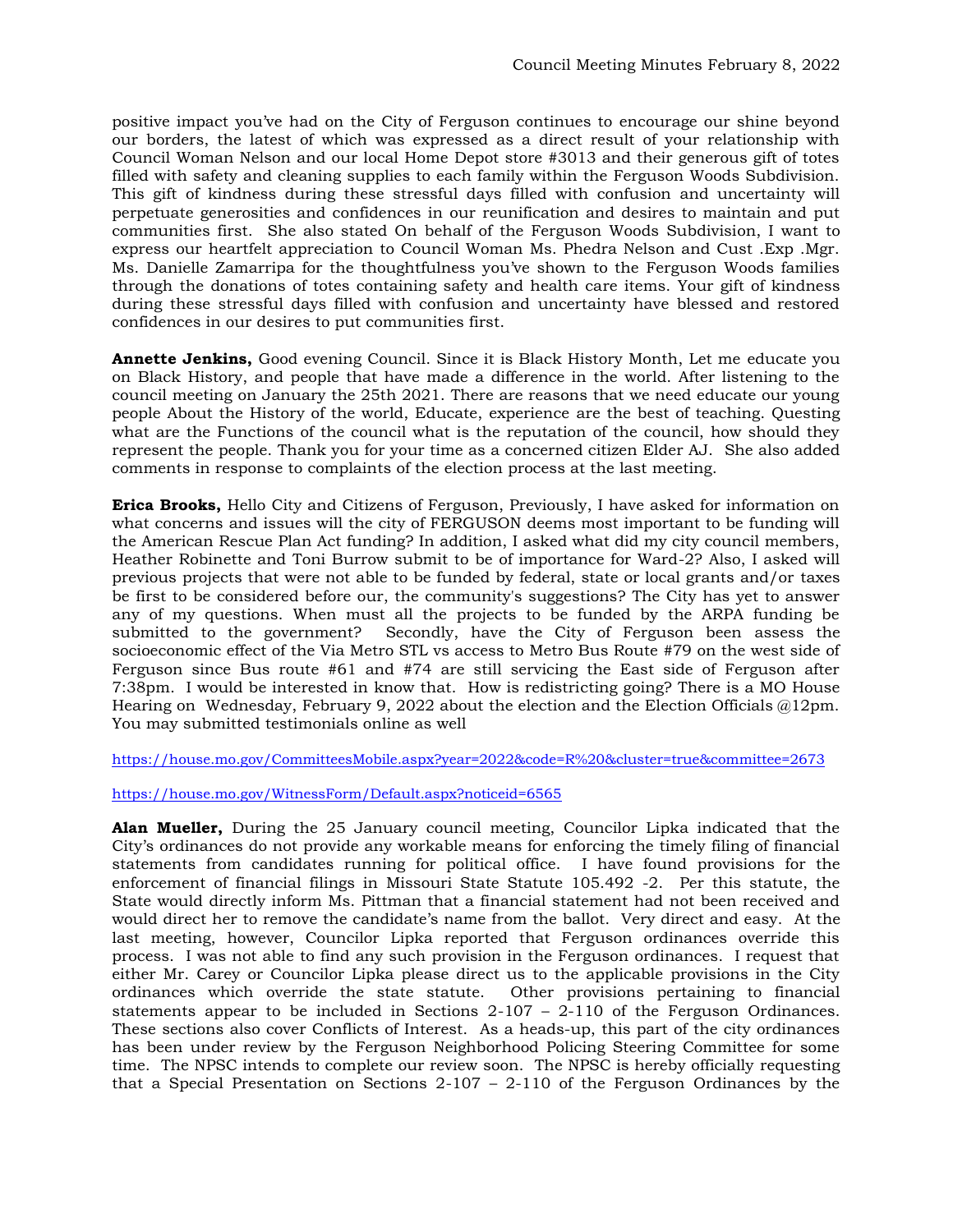Neighborhood Policing Steering Committee be added to the agenda for the 22 February Council Meeting. The balance of my comments this evening are my personal concerns and requests.

There are several provisions of the ordinance on Conflicts of Interest that need revision.

Most of the text in our ordinance only reflects RSMo 105.450. RSMO 105.450 is only a list of definitions and serves as the introduction to more specific requirements. State Statute 105.454 and other sections of the state law actually provide more stringent requirements than what we find in Ferguson's ordinances. Our requirements, at a minimum, should comply with state law. I believe, however, that our requirements should provide even tighter oversight. Current baselines listed for financial declarations are too high. We do not have many millionaires living in Ferguson. Most of us would consider \$10,000 or a \$5,000 tip to be a huge sum of money. These limits are much too high for the lived experience of many Ferguson residents. The ordinance does not talk about property ownership. It needs to. We need to know how many properties our city officials own or control. Third, we are a small community with lots of family ties. The ordinance needs to require declaration of family transactions. This should include financial information related to candidates' and officials' parents, siblings, inlaws, etc. – relationships within two levels of consanguinity or affinity. We must do everything possible to ensure confidence in the integrity of our city government. Having an appropriate ordinance on Conflict of Interest is a major component in building trust. I ask that you consider changing the ordinance to be appropriate for the City of Ferguson.

**Mildred Clines** commented on behalf of the NPSC, stated they were created as a result of the consent decree. They are working on a variety of issues concerning the city. Sub-committees were created, one of which that is reviewing the conflict of interest ordinance. She stated in effort to build trust true transparency is needed as it relates to financial reporting and suggestions for amendment are being made. It was requested that actions are delayed in this regard until the committee can submit it's recommendations.

**Nick Kasoff** commented that he owns rental property and he had previously fallen behind on taxes. During that time, a member of council noted he may be interested in serving on boards and commissions however he had to decline serving as a result. He commented that the candidate process includes the requirement of financial compliance before being placed on the ballot and this law has governed every election for years. He noted ignoring this rule leads to corruption.

# **MANAGER'S REPORT**

# **COVID Update – Chief John Hampton**

Chief Hampton announced that we are in a downward trend of the virus and encouraged all to avoid crowds, wear masks and stay home if feeling ill. He reported that vaccines are available for ages 5+ and the booster for ages 12+; walk-ins may be accepted but appointments can be made by visiting [www.revivestl.com.](http://www.revivestl.com/) He noted there is a new "be safe app" that gives reminders and additional information. He also announced that the Fire Department will sponsor testing days and will publish the information on the city's media outlets.

# **Community Policing Update – Chief Frank McCall**

Chief McCall provided statistical crime data noting declines in total incidences from this time last year; there was also a decline in disturbances, burglaries and assaults. There is, however, an increase in domestic violence and auto thefts. He continued explaining the safety trends and noted that traffic enforcement is up 100%. An update was also providing regarding staffing, noting candidates have shown interest in coming to the department and several candidates are at different stages in the process. After briefly discussing, Council asked to be forwarded a copy of the report provided.

# **SPECIAL PRESENTATION**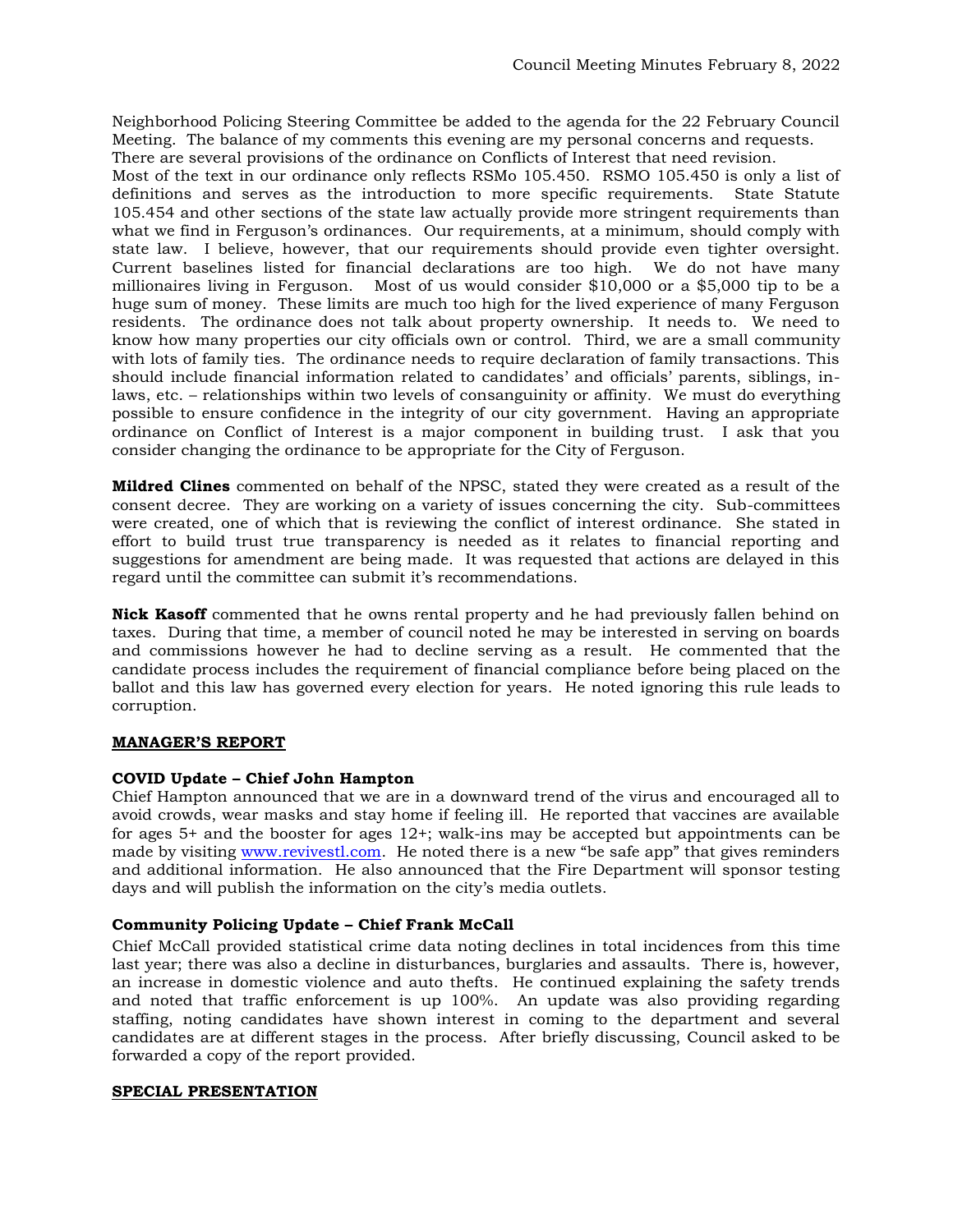# **Black History Month – Human Rights Commission**

Councilwoman Noah provided a presentation on behalf of the Human Rights Commission in recognition of Human Rights/Civil Rights and the importance of the annual observance of Black History Month. The following are current members of the Human Rights Commission: Sam Gradford, Dr. Jackie Lewis-Harris, Shavannah Spratt, and Marissa Curtis.

# **Affordable Senior Living Residential Units – LMAC Holdings/Lewis McKinney Jr**

Lewis McKinney presented a proposal to redevelop 10607 New Halls Ferry Road into affordable senior living residential units in response the City's RFP released in December. He announced the development would include 40 energy efficient 2 bedroom/1 bath units (approx. 800 sq. ft.) for ages 55+, equipped with Oven/Range, Refrigerator, Dishwasher, Microwave, Washer/Dryer, Central Air/Ceiling Fans, as well as Community Amenities, Universal design with Stepless Entry, Secure Entry, On-Site Management, Gated Off-Street Parking, Green Space, and Elevator.

He stated that such projects would take partnerships working together for success. He plans to apply for MHDC tax credits and will partner with St. Louis County, Caring Plus, and will also solicit private equity funding.

# **PUBLIC HEARING**

**None**

# **CONSENT AGENDA**

# **CITY COUNCIL MEETING MINUTES**

**Regular Meeting Minutes** [January 25, 2022](https://www.fergusoncity.com/DocumentCenter/View/5573/Council-Meeting-Minutes-012522) **Special Meeting Minutes** [January 25, 2022](https://www.fergusoncity.com/DocumentCenter/View/5571/Council-special-meeting-minutes-012522)

Motion was made by Councilwoman Griffin and seconded by Councilwoman Nelson to approve the meeting minutes as submitted. Unanimous vote in favor taken; **MOTION PASSED.** 

# **BOARD/ COMMISSION MEETING MINUTES**

# **CRB:** [December 6, 2021](https://www.fergusoncity.com/DocumentCenter/View/5572/FCRB-Open-Meeting-Minutes-12062021)

Motion was made by Councilwoman Burrow and seconded by Councilwoman Noah to receive and file commission meeting minutes. Unanimous vote in favor taken; **MOTION PASSED.** 

# **APPOINTMENTS**

Councilwoman Noah made a motion to appoint Donald Cash and Charles Watson to serve on the Traffic Commission. Discussion ensued regarding other applicants. **ROLL CALL:**  Councilwoman Noah – aye; Councilwoman Griffin – aye; Councilwoman Burrow – nay; Councilwoman Robinett – nay; Mayor Jones – aye; Councilwoman Lipka – aye; Councilwoman Nelson – aye; **MOTION PASSED.** 

**REQUESTS None** 

**PROCLAMATIONS None**

# **RESOLUTIONS**

**[Resolution No. 2022-04](https://www.fergusoncity.com/DocumentCenter/View/5566/Resolution-No-2022-04-Pool-Mgt) – A Resolution Selecting A Professional Services Contractor For Pool Management, Awarding The Contract To Said Contractor, And Authorizing The City Manager To Execute The Contract On Behalf Of The City**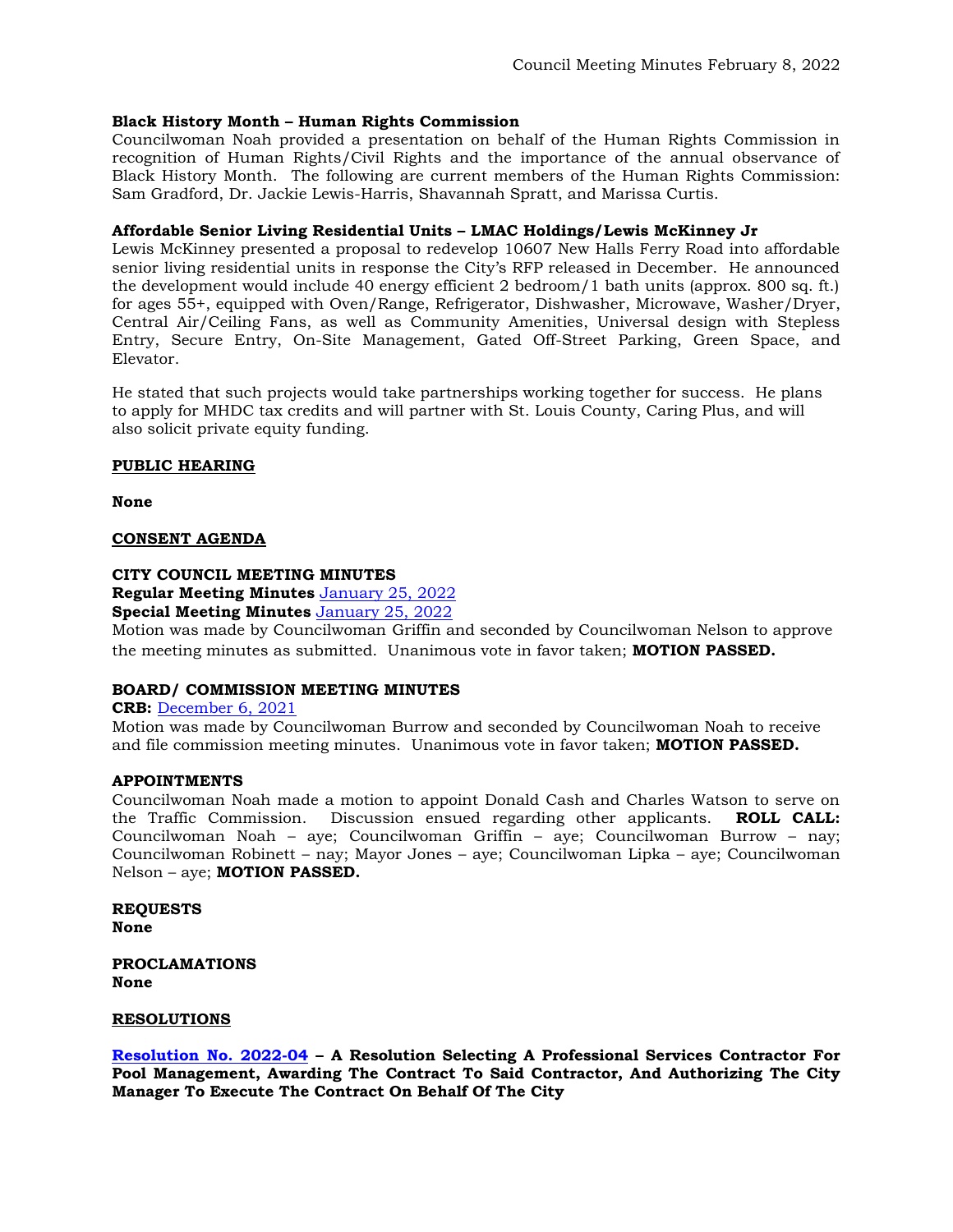Without objection, Resolution #2022-04 was introduced by Council Present and Attorney Carey provided the title only reading. Motion was made by Councilwoman Burrow and seconded by Councilwoman Lipka to approve Resolution No 2022-04. **ROLL CALL:** Councilwoman Noah – aye; Councilwoman Griffin – aye; Councilwoman Burrow – aye; Councilwoman Robinett – aye; Mayor Jones – aye; Councilwoman Lipka – aye; Councilwoman Nelson – aye; **MOTION PASSED.**

# **BILLS REQUIRING FIRST READING**

**[Bill No. 7219](https://www.fergusoncity.com/DocumentCenter/View/5569/Bill-No-7221-2022-xxxx-Post-third-Property-Acquisition-Ordinance) – An Ordinance Authorizing The Mayor Of The City Of Ferguson, Missouri, To Execute The Deed And Acknowledge Other Documents In Order For The Real Properties To Be Transferred To The City For City Development And/Or Beautification** Without objection, Bill #7219 was introduced by Council present and Attorney Carey provided the title only reading. Motion was made by Councilwoman Lipka and seconded by Councilwoman Burrow to amend Bill #7219 removing 1244 Chateau Woods. Unanimous vote in favor taken; **MOTION PASSED.** 

**[Bill No. 7220](https://www.fergusoncity.com/DocumentCenter/View/5568/Bill-No-7220-2022-xxx-Mobile-Food-Truck-Permit) – An Ordinance Amending Chapter 47 Of The Code Of Ordinances Of The City Of Ferguson And By A New Article III As It Relates To Mobile Food Vendors; Providing For The Effective Date Of This Ordinance; Providing For The Current Maintenance Of This Code; And Providing For The Repeal Of All Conflicting Ordinances** Without objection, Bill #7220 was introduced by Council present and Attorney Carey provided the title only reading. Discussions were held regarding the insurance requirements and Councilwoman Griffin made a motion to amend bill  $\#7220$  section  $47-32D(g)$  to remove the sentence starting "Such insurance………to the City." Motion was seconded by Councilwoman Nelson. **ROLL CALL:** Councilwoman Noah – aye; Councilwoman Griffin – aye; Councilwoman Burrow – nay; Councilwoman Robinett – nay; Mayor Jones – nay; Councilwoman Lipka – nay; Councilwoman Nelson – aye; **MOTION PASSED.**

# **BILLS REQUIRING SECOND READING**

# **None**

# **UNFINISHED BUSINESS**

Councilwoman Lipka announced the desire to discuss Ord #7190 (the process for the personal financial disclosure). She also wants to honor the request of NPSC to make their presentation of recommendations before the discussion is held. NPSC will have a presentation on the February 22nd agenda.

# **NEW BUSINESS**

#### **MISCELLANEOUS**

**Councilwoman Lipka** had no report.

**Councilwoman Burrow** thanked presenters and staff, including the attorney for their responses to Council's unforeseen questions. She also offered comments regarding the Council's division being unfair to citizens. She noted there are a plethora of SOP items to bring forward; she will meet with the Mayor to discussion in the coming days. Lastly she noted concerns with the selection process with board and commission meeting and added that the council needs to be more united.